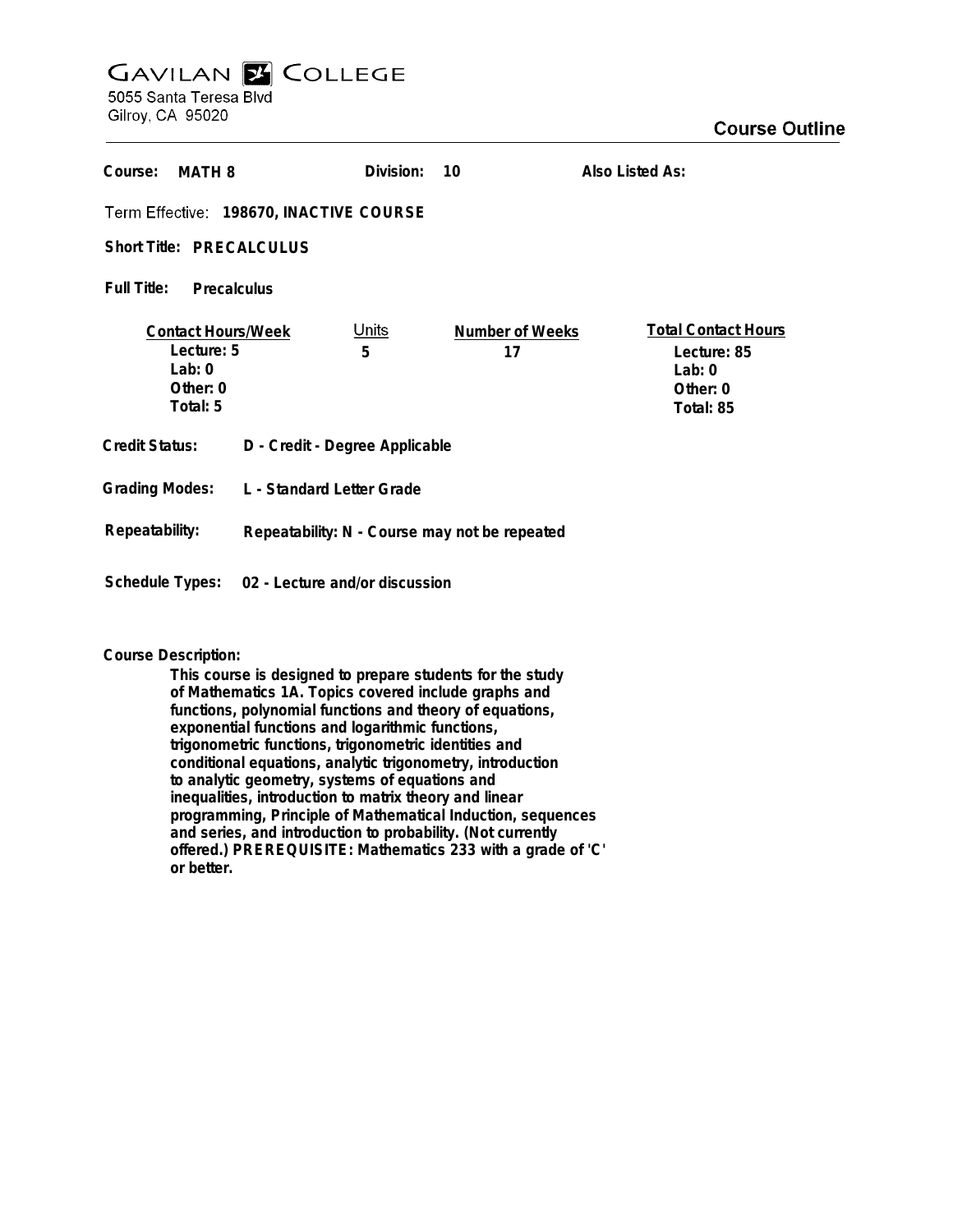**ARTICULATION and CERTIFICATE INFORMATION Associate Degree: GAV B4, effective 198670 CSU GE: CSU B4, effective 198670 IGETC: IGETC 2A, effective 198670 CSU TRANSFER: Transferable CSU, effective 198670 UC TRANSFER: Transferable UC, effective 198670**

**PREREQUISITES:**

**Completion of MATH 233, as UG, with a grade of C or better. OR Completion of MATH 3, as UG, with a grade of C or better. OR Score of 33 on Intermediate Algebra OR Score of 13 on Pre-Calculus**

## **COREQUISITES:**

## **STUDENT LEARNING OUTCOMES:**

**1. NOTE: Throughout the semester, students are required to analyze and solve a variety of application-type problems. MATH 8 is intended to provide students with the background and skills requisite to solving a variety of problems in a precalculus course. This problem-solving approach will center on, but not be limited to, the following topics: graphs and functions**

- **2. polynomial functions and theory of equations**
- **3. exponential and logarithmic functions (advanced topics)**
- **4. tigonometric functions**
- **5. trigonometric identities and conditional equations**
- **6. tigonometric analysis**
- **7. systems of equations and inequalities**
- **8. matrices and determinants**
- **9. principle of mathematical induction**
- **10. sequences and series**

## **TOPICS AND SCOPE:**

## **Inactive Course: 01/01/1999**

- **1 5 Real Numbers and Algebraic Expressions.**
- **2 5 Functions and Graphs.**
- **3 5 Theorems about Zeros of Polynomials.**
- **4 5 Graphing Rational Functions.**
- **5 5 Exponential and Logarithmic Functions.**
- **6 5 Trig Functions.**

#### **7 5 Graphs of Trig Functions and of Inverse Trig Functions.**

- **8 5 Trig Identities and Multiple-Angle Formulas.**
- **9 5 Trig Equations and the Reduction Formula.**
- **10 5 Laws of Sines and Cosines and Applications**
- **11 5 Vectors and Applications.**